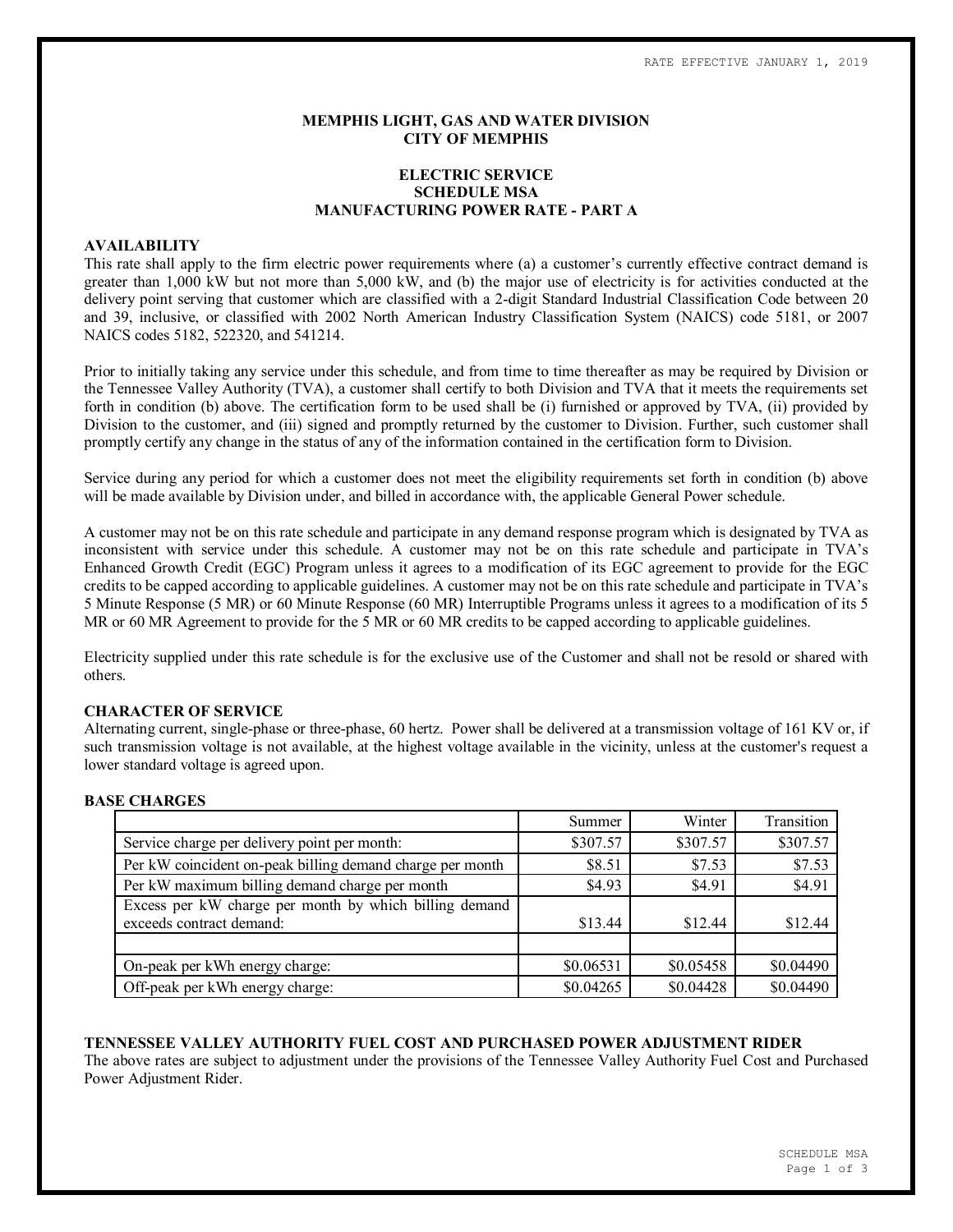#### **ADJUSTMENT**

The base demand and energy charges shall be increased or decreased in accordance with the current Adjustment Addendum published by TVA. (In addition, such charges shall be increased or decreased to correspond to increases or decreases determined by TVA in the value of the hydro generation benefit allocated to residential customers.)

### **DETERMINATION OF SEASONAL PERIODS**

Summer Period shall mean the June, July, August, and September billing months. Winter Period shall mean the December, January, February, and March billing months. Transition Period shall mean the April, May, October, and November billing months.

# **DETERMINATION OF ON-PEAK AND OFF-PEAK HOURS**

Except for Saturdays and Sundays and the weekdays that are observed as Federal holidays for New Year's Day, Memorial Day, Independence Day, Labor Day, Thanksgiving Day, and Christmas Day, on-peak hours for each day shall be from 1 p.m. to 7 p.m. from April through October and from 4 a.m. to 10 a.m. during all remaining months. All other hours of each day that are not otherwise defined as on-peak hours and all hours of such excepted days shall be off-peak hours. Such times shall be Central Standard Time or Central Daylight Time, whichever is then in effect. Said on-peak and off-peak hours are subject to change by TVA. In the event TVA determines that such changed on-peak and off-peak hours are appropriate, it shall so notify Division at least 12 months prior to the effective date of such changed hours, and Division shall promptly notify customer.

### **Determination of Coincident On-Peak and Maximum Billing Demands and Energy Amounts**

For purposes of applying the TOU Amounts of the base energy charges, the on-peak and off-peak kWh for any month shall be the energy amounts taken during the respective hours of the month designated under this rate schedule as on-peak and offpeak hours.

Division shall meter the coincident on-peak and maximum demands in kW of all customers taking service under this rate schedule. The coincident on-peak and maximum billing demand for any month shall be determined separately in accordance with this section

The coincident on-peak billing demand for any month shall occur during the 60-consecutive-minute period (beginning on a clock hour) used by TVA to determine Division's Standard Service On-Peak Billing Demand on its wholesale power invoice for that month. The coincident on-peak billing demand shall be the highest average during a 30-consecutive-minute period of the load metered in kW, and, except as provided below in this section, such amount shall be used as the coincident on-peak billing demand.

The maximum billing demand for any month shall be the highest average during any 30-consecutive-minute period of the month of the load metered in kW and, except as provided below in this section, such amount shall be used as the maximum billing demand.

The coincident on-peak billing demand for any month shall in no case be less than 30 percent of the higher of the currently effective contract demand or the highest coincident on-peak billing demand established during the preceding 12 months. The maximum billing demand for any month shall in no case be less than 30 percent of the higher of the currently effective contract demand or the highest maximum billing demand established during the preceding 12 months.

## **REACTIVE DEMAND CHARGES**

If the reactive demand (in kVAR) is lagging during the 30-consecutive-minute period beginning or ending on a clock hour of the month in which the customer's highest metered demand occurs, there shall be added to the customer's bill a reactive charge of \$1.49 per kVAR of the amount, if any, by which the reactive demand exceeds 33 percent of such metered demand. If the reactive demand (in kVAR) is leading during the 30 consecutive minute period beginning or ending on a clock hour of the month in which the customer's lowest metered demand (excluding any metered demands which are less than 25 percent of the highest metered demand) occurs, there shall be added to the customer's bill a reactive charge of \$1.17 per kVAR of the amount of reactive demand. Such charges shall be in addition to all other charges under this rate schedule, including minimum bill charges.